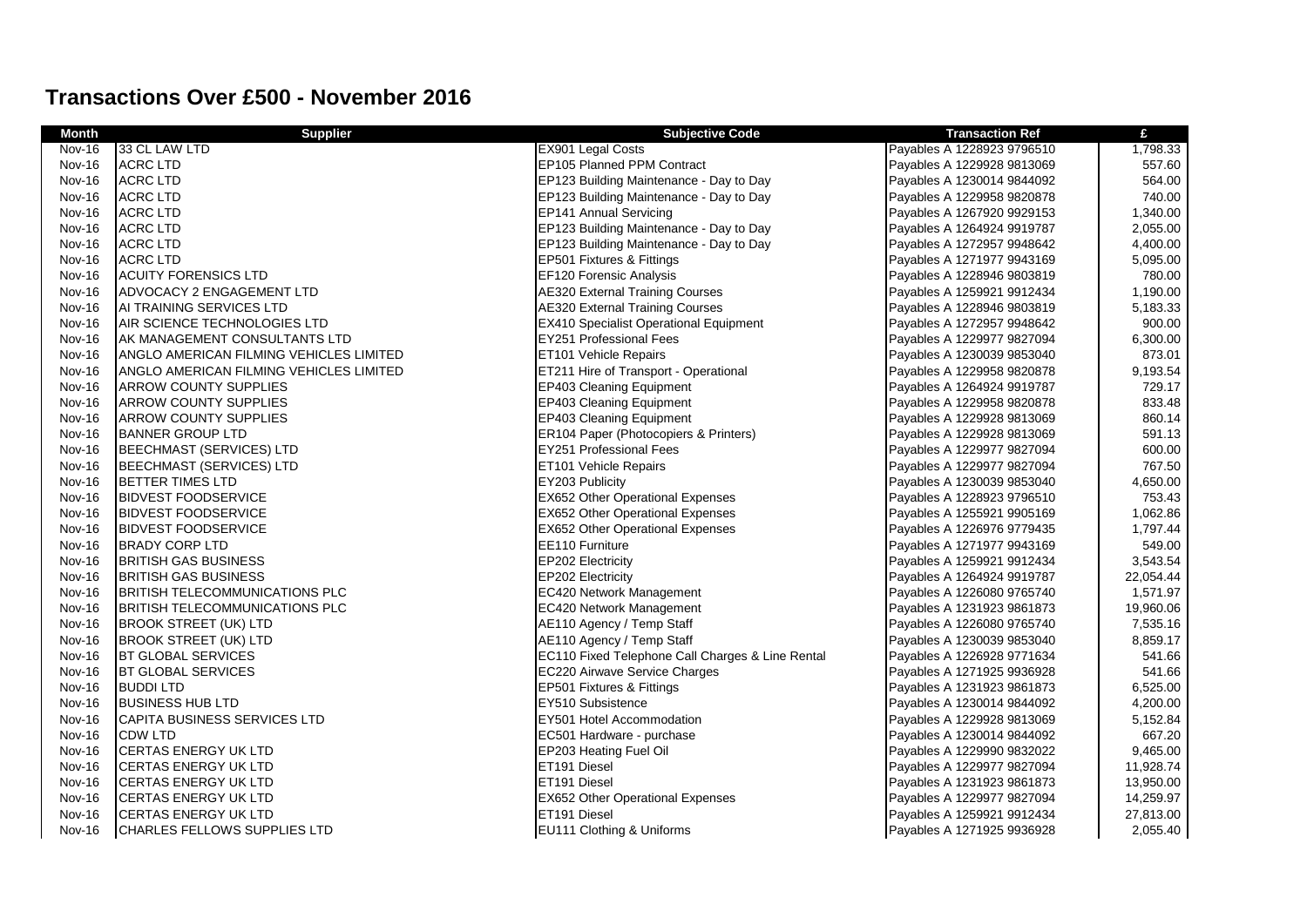Nov-16 CINTRA LTD EL110 Interpreters Fees Payables A 1264924 9919787 35,272.61 Nov-16 CITY PRESS LEEDS LTD<br>Nov-16 CI FARTONE TFI FCOMS I IMITED SAND RESERVED BOOK Radio / Airwave - Equipment Nov-16 CLYDE & CO LLP EX901 Legal Costs Payables A 1229977 9827094 700.00 Nov-16 COLLEGE OF POLICING AE320 External Training Courses Payable 10 and AE320 External Training Courses Payables A 12300 External Training Courses Nov-16 COLLEGE OF POLICING AE320 External Training Courses Nov-16 COLLEGE OF POLICING AE320 External Training Courses Nov-16 COMPUTER COMPUTER LTD EC501 Hardware - purchase Payable Resource A 1229928 99929 8929929 9813069 89299<br>Nov-16 COMPUTRAD (EUROPE) LTD COMPUTRAD (EUROPE) LTD Nov-16 CORFIELD SERVICE DOGS EXAMPLE A 12209 251 Professional Fees Nov-16 CPL DISTRIBUTION LTD **EX652** Other Operational Expenses Nov-16 CPL DISTRIBUTION LTD EX652 Other Operational Expenses Payables A 122892 979652 9796811 Police Dogs - Feed/kennellin Nov-16 CUPBROOK LTD<br>Nov-16 DERBYSHIRE COUNTY COUNCIL COUNCERTY A 1228-11 Police Dogs - Feed/kennelling/vets DERBYSHIRE COUNTY COUNCIL Nov-16 DR BARBARA KNEALE AE514 Other Medical Costs Payables A 1229928 9813069 1,000.00 Nov-16 NDR DAVID MAJOR NAJOR ALL DAVID MAJOR AND STOLOGIC ALL DATA CHORE MEDICAL COSTS A RESTANDING ONLY A LAT A LAT A LAT ANNO 1975.00 Nov-16 DR H BAGALKOTE **ESS** 100 DOCTORS Statements **Payable Statements** Payable Statements **Payable Statements** Nov-16 DR ROGER DG MALCOMSON EF110 Pathologists Fees<br>Nov-16 EAGLE SECURITY SYSTEMS LTD EP123 Building Maintenar Nov-16 EAGLE SECURITY SYSTEMS LTD EXAMPLE PHOTOS Building Maintenance - Day to Dav Nov-16 FAGLE SECURITY SYSTEMS LTD EXAMPLE THE SAME REPLACE IS A 1267920 9929163 1,479.000 9929153 1,479.000 99 Nov-16 EDF ENERGY CUSTOMERS PLC EP202 Electricity Nov-16 EDF ENERGY CUSTOMERS PLC<br>Nov-16 ELLIOTT GROUP LTD Nov-16 ELLIOTT GROUP LTD EP501 Fixtures & Fittings Nov-16 ENTERPRISE RENT-A-CAR (UK) LTD ET211 Hire of Transport - Operational Nov-16 **ENVIROENERGY (NOTTINGHAM) LTD** EP204 Other Energy Costs Nov-16 ENVIRONMENTAL SCIENTIFICS GROUP LIMITED EF120 Forensic Analysis Nov-16 EPAY LTD<br>Nov-16 EUROTECH ENVIRONMENTAL LTD Nov-16 EP123 Building Maintenance Nov-16 EUROTECH ENVIRONMENTAL LTD EP123 Building Maintenance - Day to Day Nov-16 EVERYTHING EVERYWHERE LTD EC130 Mobile Phone Call Charges & Contract Cost Payables A 12479 1, 2017921 9<br>Rov-16 RVERYTHING EVERYWHERE LTD EC130 Mobile Phone Call Charges & Contract Cost Nov-16 EVERYTHING EVERYWHERE LTD EXAMPLE RELIGION SECTED SECTED RELIGION Mobile Phone Call Charges & Contract Cost Nov-16 FIRE SAFETY SERVICES EPOS PLANNING PAYABLE PAYABLES Planned PPM Contract Nov-16 FIRE SAFETY SERVICES EP105 Planned PPM Contract Nov-16 FIRE SAFETY SERVICES EXAMPLE A 12679251 Professional Fees Nov-16 FIRE SAFETY SERVICES EP401 Contract Cleaning Nov-16 FIRE SAFETY SERVICES EXAMPLE TO A 1264 127251 Professional Fees<br>Nov-16 FORENSIC ANALYTICS LTD Nov-16 **FORENSIC ANALYTICS LTD** Nov-16 **FWP MECHANICAL LTD** EP123 Building Maintenance - Day to Day Nov-16 FWP MECHANICAL LTD **EP123 Building Maintenance - Day to Day** Payable Maintenance - Day to Day Payables A 1<br>Payable Reserved A 1255 1,717.48 1,817.48 1,817.48 1,817.48 1,817.48 1,817.48 1,817.48 1,817.48 1,817.48 1,8 Nov-16 G2 RECRUITMENT SOLUTIONS LTD AE110 Agency / Temp Staff Nov-16 **G2 RECRUITMENT SOLUTIONS LTD** And Agency / Temp Staff Payables A 1230014 98440 Nov-16 G4S FORENSIC AND MEDICAL SERVICES (UK) LTD EX251 Professional Fees Nov-16 GEO HANSON & SONS HUCKNALL LTD EP123 Building Maintenance - Day to Day Nov-16 GO 2 TELECOM LTD **EX652** Other Operational Expenses Nov-16 GO 2 TELECOM LTD EC501 Hardware - purchase Payables A 1230014 9844092 740.80014 9844092 740.80014 98440

**EC210 Radio / Airwave - Equipment** EP123 Building Maintenance - Day to Day **EC130 Mobile Phone Call Charges & Contract Cost Payable** EU111 Clothing & Uniforms

| Payables A 1264924 9919787                               | 35,272.61          |
|----------------------------------------------------------|--------------------|
| Payables A 1229928 9813069                               | 1,105.00           |
| Payables A 1267920 9929153                               | 3,750.00           |
| Payables A 1229977 9827094                               | 700.00             |
| Payables A 1230014 9844092                               | 1,532.00           |
| Payables A 1226976 9779435                               | 2,137.00           |
| Payables A 1264924 9919787                               | 13,814.00          |
| Payables A 1229928 9813069                               | 8,655.44           |
| Payables A 1229977 9827094                               | 1,600.00           |
| Payables A 1229928 9813069                               | 2,000.00           |
| Payables A 1230039 9853040                               | 1,283.20           |
| Payables A 1228923 9796510                               | 2,979.60           |
| Payables A 1228946 9803819                               | 2,006.67           |
| Payables A 1229977 9827094                               | 842.35             |
| Payables A 1229928 9813069                               | 1,000.00           |
| Payables A 1229977 9827094                               | 675.00             |
| Payables A 1230014 9844092                               | 540.00             |
| Payables A 1229977 9827094                               | 5,020.00           |
| Payables A 1227918 9789611                               | 925.00             |
| Payables A 1259921 9912434                               | 1,131.00           |
| Payables A 1267920 9929153                               | 1,379.00           |
| Payables A 1229990 9832022                               | 2,598.78           |
| Payables A 1228923 9796510                               | 35,053.14          |
| Payables A 1229928 9813069<br>Payables A 1271977 9943169 | 608.00<br>2,002.00 |
| Payables A 1229990 9832022                               | 4,095.81           |
| Payables A 1233926 9868788                               | 10,494.52          |
| Payables A 1229977 9827094                               | 899.64             |
| Payables A 1271977 9943169                               | 2,475.00           |
| Payables A 1247921 9898629                               | 1,798.61           |
| Payables A 1230014 9844092                               | 11,103.66          |
| Payables A 1264924 9919787                               | 13,287.00          |
| Payables A 1226939 9773120                               | 655.18             |
| Payables A 1264924 9919787                               | 691.21             |
| Payables A 1267920 9929153                               | 1,255.56           |
| Payables A 1264924 9919787                               | 1,403.30           |
| Payables A 1264924 9919787                               | 10,702.05          |
| Payables A 1272957 9948642                               | 4,275.00           |
| Payables A 1230014 9844092                               | 1,018.12           |
| Payables A 1255921 9905169                               | 1,717.48           |
| Payables A 1230014 9844092                               | 804.00             |
| Payables A 1234919 9876608                               | 2,250.00           |
| Payables A 1230014 9844092                               | 8,550.00           |
| Payables A 1229928 9813069                               | 103,648.44         |
| Payables A 1229928 9813069                               | 1,257.75           |
| Payables A 1271925 9936928                               | 678.45             |
| Payables A 1230014 9844092                               | 740.80             |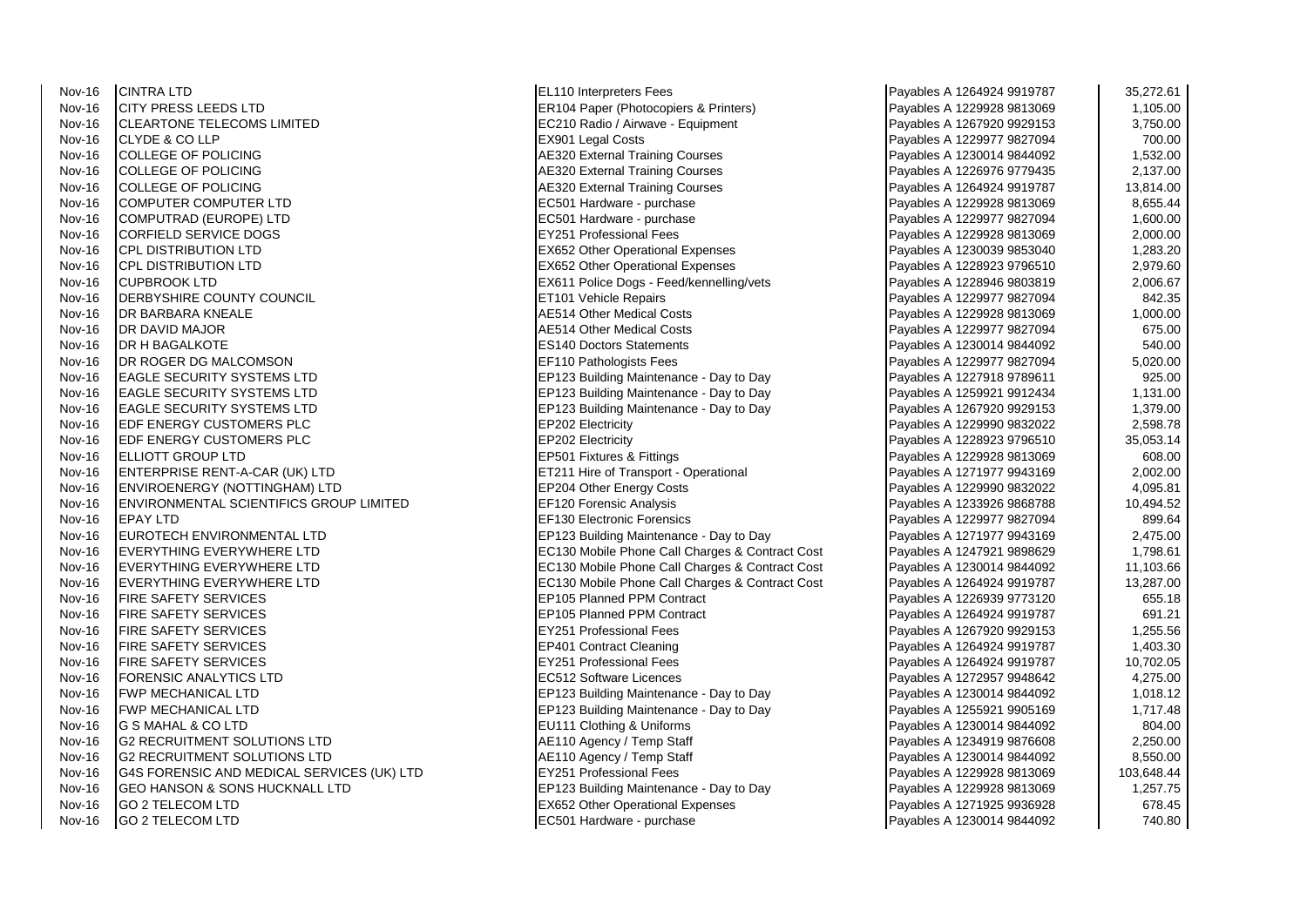Nov-16 HARWORTH & BIRCOTES TOWN COUNCIL THE RESEARCH REPORT RESEARCH PROFESSIONAL FEED PAYABLES Nov-16 HMCTS Nov-16 HMCTS EX904 Other Prosecution Costs Payables A 122894 Other Prosecution Costs Payables A 122894 Other Prosecution Costs Payables A 122894 Other Prosecution Costs Nov-16 |HMCTS |EY251 Professional Fees 6,108.91 Nov-16 HOGREFE LTD EY251 Professional Fees Payables A 1229928 9813069 2,070.00 Nov-16 HUTCHISON 3G LIMITED **EXAMPLE 2018 1230039 9983039 99830** FC410 Network Services Nov-16 |IAN SIMMONS OPHTHALMICS LTD<br>Nov-16 |INPHASE LTD | EC512 Software Licences Nov-16 INPHASE LTD EC512 Software Licences Payables A 1228946 9803819 2,800.00 Nov-16 INSIGHT DIRECT (UK) LTD<br>Nov-16 INSIGHT DIRECT (IJK) I TD Nov-16 |INSIGHT DIRECT (UK) LTD Nov-16 ITECH REPAIR LTD<br>Nov-16 IJACKSON LIFT SERVICES LTD EXAMPLE PAYABLES A 1229928 9992929 1229928 9813069 632.682.689 Nov-16 JACKSON LIFT SERVICES LTD Nov-16 JNM BUILDING SERVICES LTD **EP123 Building Maintenance - Day to Day**<br>Nov-16 JOHNSONS BUSINESS MOVES **Payable Service A 1230014 1,149.79** 1,149.79 Building Maintenance - Day to Day Nov-16 JOHNSONS BUSINESS MOVES EP123 Building Maintenance - Day to Day Payables A 1247921 9898629 510.75 Nov-16 KCH GARDEN SQUARE EX901 Legal Costs Payables A 1233926 9868788 588.00 Nov-16 KEY FORENSIC SERVICES LTD<br>Nov-16 KIFR BUSINESS SERVICES LTD EXAMPLE TO THE PAYABLE PROfessional Fees KIER BUSINESS SERVICES LTD Nov-16 KNIGHTSTOR LTD EE110 Furniture Payables A 1226939 9773120 850.00 Nov-16 KUSTOM GARAGE EQUIPMENT LTD<br>Nov-16 KUSTOM GARAGE EQUIPMENT LTD AGENCY Temp Staff Payables A 2020 KUSTOM GARAGE EQUIPMENT LTD Nov-16 | LAMBERT SMITH HAMPTON LTD | EY251 Professional Fees Payable 11 | EY251 Professional Fees Page 14.0 | Interpreters Fees Page 14.0 | Interpreters Fees Page 14.021 | Interpreters Fees Page 14.0 | Interpreters Fees | Nov-16 LANGUAGE LINE SOLUTIONS Nov-16 LGC LTD EF150 DNA Sampling Payables A 1234919 9876608 1,987.71 Nov-16 LGC LTD EC140 Telephony Equipment<br>Nov-16 LGC LTD Energy A 12260 9765740 2,071.16 Payables A 12260 9765740 2,071.16 Payables A 12260 9765740 976 Nov-16 LGC LTD EF120 Forensic Analysis Payables A 1229 Forensic Analysis Payables A 1229 Forensic Analysis Nov-16 |LGC LTD |EF150 DNA Sampling Payables A 1226080 9765740 | 9,538.82 Nov-16 **LINNEX LTD** EP501 Fixtures & Fittings **Payable Payable Payable Payable Payables A 122997** Nov-16 MACILDOWIE ASSOCIATES LTD EX251 Professional Fees Nov-16 MAZARS LLP EY251 Professional Fees Payables A 1267920 9929153 14,150.40 Nov-16 MICHAEL PAGE RECRUITMENT LTD EX251 Professional Fees Nov-16 MICHAEL PAGE RECRUITMENT LTD<br>Nov-16 MICHAEL PAGE RECRUITMENT LTD EX251 Professional Fees Nov-16 MICHAEL PAGE RECRUITMENT LTD Nov-16 MICHELIN TYRE PLC AE320 External Training Courses Payables A 12260 9765740 1,490.000 1,490.000 9765740 1,490.0000 1,490.000 1,490.000 1,490.000 1,490.000 1,490.000 1,490.000 1,490.000 1,490.000 1,490.000 1,490.000 1 Nov-16 MICRO SYSTEMATION LTD EC512 Software Licences Nov-16 MISCO UK LTD **ECS01** Hardware - purchase Payables A 122894 9803819 1,343.6004 1,343.6004 1,343.6004 1,343.600 Nov-16 MISCO UK LTD EC590 Other IT Costs Payables A 1228946 9803819 3,076.87 Nov-16 MISTERTON PARISH COUNCIL EXAMPLE TO A 1229-251 Professional Fees Nov-16 MITIE CLEANING & SUPPORT SERVICES LTD EP401 Contract Cleaning Nov-16 MOTOR ACCIDENT PROTECTION SERVICES LTD ET250 Vehicle Insurance Nov-16 NATIONAL MONITORING EP451 Intruder Alarms Payables A 1230039 98530 98630 98730 98730 98730 98730 98730 9 Nov-16 NCC PENSION FUND AE83.97 AE830 Pension Strain Payables A 1267920 9929153 15,483.97 Nov-16 NCC PENSION FUND ALL 22,972.02 Nov-16 Nov-16 Nov-16 Nov-16 Nov-16 Nov-16 Nov-16 Nov-16 Nov-16 Nov-16 No Nov-16 NCC PENSION FUND AE830 Pension Strain Payables A 1272957 9948642 35,355.09 Nov-16 Nov-16 Nov-16 Nov-16 Nov-16 NEOPOST LTD EC310 Postage Costs Payables A 1226928 9771634 3,278.30 Nov-16 NEOPOST LTD ER105 Printing Payables A 1228946 9803819 3,278.30 Nov-16 NMK BUSINESS SOLUTIONS LTD EX251 Professional Fees Nov-16 NMK BUSINESS SOLUTIONS LTD EX251 Professional Fees Nov-16 **NOTTINGHAM CITY COUNCIL EJ190 Other Partnerships** 

| Payables A 1267932 9930178 | 12,250.00  |
|----------------------------|------------|
| Payables A 1228946 9803819 | 500.00     |
| Payables A 1230014 9844092 | 6,108.91   |
| Payables A 1229928 9813069 | 2,070.00   |
| Payables A 1230039 9853040 | 693.75     |
| Payables A 1229928 9813069 | 1,800.00   |
| Payables A 1228946 9803819 | 2,800.00   |
| Payables A 1272957 9948642 | 1,632.80   |
| Payables A 1229958 9820878 | 6,200.76   |
| Payables A 1229928 9813069 | 632.68     |
| Payables A 1267932 9930178 | 903.00     |
| Payables A 1230014 9844092 | 1,149.79   |
| Payables A 1247921 9898629 | 510.75     |
| Payables A 1233926 9868788 | 588.00     |
| Payables A 1228946 9803819 | 23,515.39  |
| Payables A 1271925 9936928 | 9,302.00   |
| Payables A 1226939 9773120 | 850.00     |
| Payables A 1226976 9779435 | 4,897.23   |
| Payables A 1226939 9773120 | 4,958.43   |
| Payables A 1229977 9827094 | 3,303.21   |
| Payables A 1229990 9832022 | 4,942.24   |
| Payables A 1234919 9876608 | 1,987.71   |
| Payables A 1226080 9765740 | 2,071.16   |
| Payables A 1229977 9827094 | 4,338.16   |
| Payables A 1226080 9765740 | 9,538.82   |
| Payables A 1229977 9827094 | 1,364.00   |
| Payables A 1229977 9827094 | 2,564.10   |
| Payables A 1267920 9929153 | 14,150.40  |
| Payables A 1230039 9853040 | 4,570.00   |
| Payables A 1230014 9844092 | 9,140.00   |
| Payables A 1271977 9943169 | 10,975.65  |
| Payables A 1226080 9765740 | 1,490.00   |
| Payables A 1228923 9796510 | 512.00     |
| Payables A 1228946 9803819 | 1,343.60   |
| Payables A 1228946 9803819 | 3,076.87   |
| Payables A 1229958 9820878 | 815.35     |
| Payables A 1230039 9853040 | 44,445.93  |
| Payables A 1227918 9789611 | 606.33     |
| Payables A 1230039 9853040 | 3,824.72   |
| Payables A 1267920 9929153 | 15,483.97  |
| Payables A 1228946 9803819 | 22,972.02  |
| Payables A 1272957 9948642 | 35,355.09  |
| Payables A 1226928 9771634 | 3,278.30   |
| Payables A 1228946 9803819 | 3,278.30   |
| Payables A 1231923 9861873 | 2,117.47   |
| Payables A 1226080 9765740 | 2,152.78   |
| Pavables A 1229928 9813069 | 103.849.09 |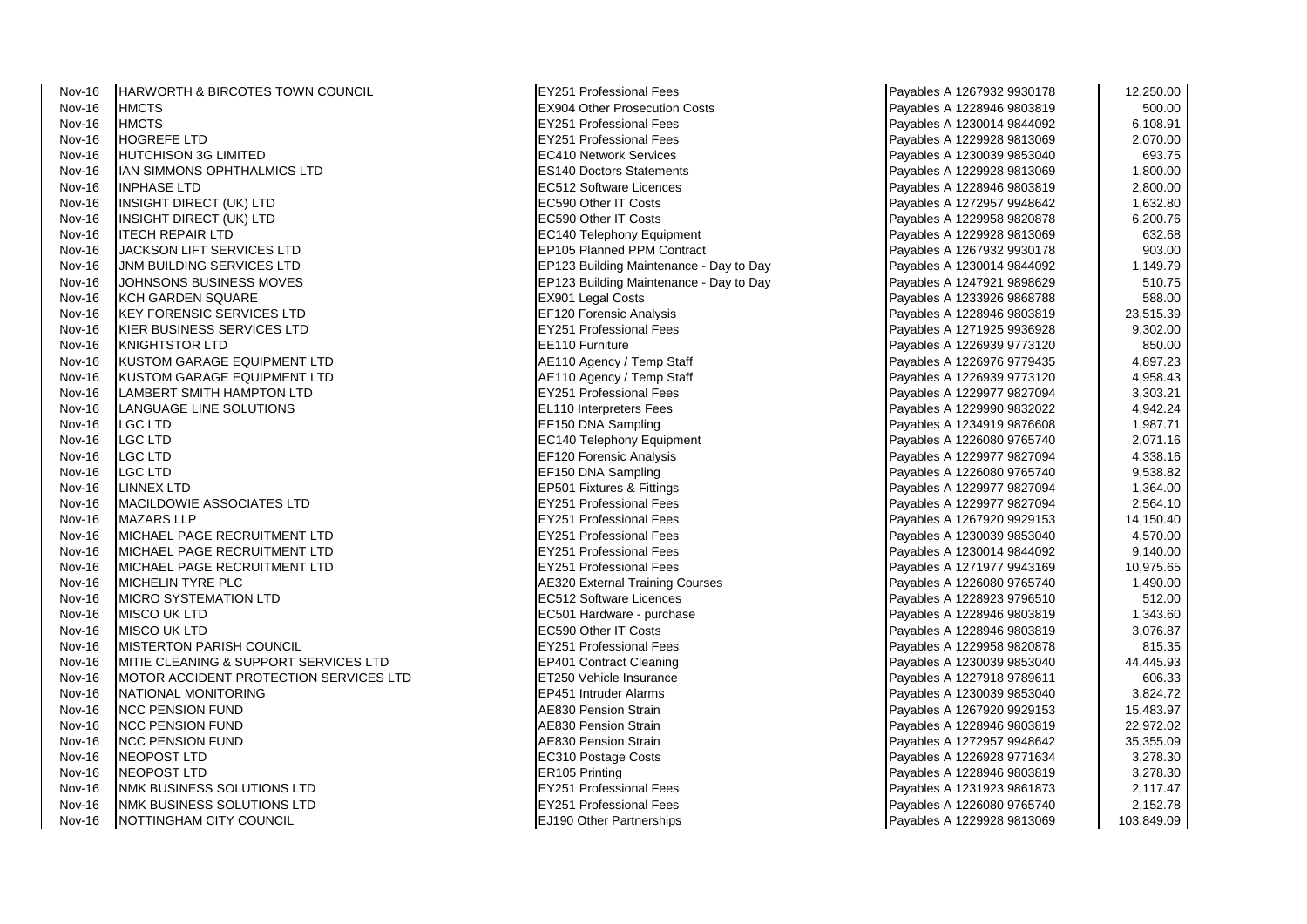| <b>Nov-16</b> | NOTTINGHAMSHIRE AND CITY OF NOTTINGHAM FIRE AUTHORITY | EP250 Rent                                            | Payables A 1226928 9771634 | 2,500.00     |
|---------------|-------------------------------------------------------|-------------------------------------------------------|----------------------------|--------------|
| <b>Nov-16</b> | NOTTINGHAMSHIRE COUNTY COUNCIL                        | EP101 Fees Planned                                    | Payables A 1226928 9771634 | 2,470.00     |
| <b>Nov-16</b> | NOTTINGHAMSHIRE COUNTY COUNCIL                        | <b>EY390 Specific Grants awarded</b>                  | Payables A 1229977 9827094 | 5,000.00     |
| <b>Nov-16</b> | NOTTINGHAMSHIRE COUNTY COUNCIL                        | <b>EY251 Professional Fees</b>                        | Payables A 1247921 9898629 | 17,612.00    |
| <b>Nov-16</b> | NOTTINGHAMSHIRE COUNTY COUNCIL                        | EY360 Other PA Grants                                 | Payables A 1264924 9919787 | 117,373.99   |
| <b>Nov-16</b> | <b>ORCHID CELLMARK LTD</b>                            | EF150 DNA Sampling                                    | Payables A 1228946 9803819 | 8,815.00     |
| <b>Nov-16</b> | <b>OXFORD UNIVERSITY PRESS</b>                        | EE150 Books & Publications                            | Payables A 1228923 9796510 | 679.90       |
| <b>Nov-16</b> | PANGBOURNE MUSICAL DISTRIBUTORS LTD                   | EC524 Mobile Information System                       | Payables A 1230039 9853040 | 3,480.00     |
| Nov-16        | PARK HALL VETERINARY CLINIC LTD                       | EX611 Police Dogs - Feed/kennelling/vets              | Payables A 1229958 9820878 | 2,991.40     |
| Nov-16        | PAYPOINT PLC                                          | <b>EF130 Electronic Forensics</b>                     | Payables A 1234919 9876608 | 775.00       |
| <b>Nov-16</b> | POLICE AND CRIME COMMISSIONER FOR CHESHIRE            | EJ120 Mutual Aid                                      | Payables A 1231923 9861873 | 4,498.00     |
| <b>Nov-16</b> | POLICE AND CRIME COMMISSIONER FOR DERBYSHIRE          | EJ601 Collaboration service                           | Payables A 1228923 9796510 | 1,150,147.00 |
| <b>Nov-16</b> | POLICE AND CRIME COMMISSIONER FOR LANCASHIRE          | <b>AE320 External Training Courses</b>                | Payables A 1228923 9796510 | 630.00       |
| <b>Nov-16</b> | POLICE AND CRIME COMMISSIONER FOR LEICESTERSHIRE      | <b>AE320 External Training Courses</b>                | Payables A 1259921 9912434 | 750.00       |
| <b>Nov-16</b> | POLICE AND CRIME COMMISSIONER FOR LEICESTERSHIRE      | <b>AE320 External Training Courses</b>                | Payables A 1255921 9905169 | 2,041.67     |
| <b>Nov-16</b> | POLICE AND CRIME COMMISSIONER FOR LEICESTERSHIRE      | <b>EY251 Professional Fees</b>                        | Payables A 1264924 9919787 | 8,646.20     |
| <b>Nov-16</b> | POLICE AND CRIME COMMISSIONER FOR LEICESTERSHIRE      | <b>EY251 Professional Fees</b>                        | Payables A 1226928 9771634 | 17,833.44    |
| <b>Nov-16</b> | POLICE AND CRIME COMMISSIONER FOR LEICESTERSHIRE      | EJ190 Other Partnerships                              | Payables A 1229977 9827094 | 37,599.00    |
| Nov-16        | POLICE AND CRIME COMMISSIONER FOR LEICESTERSHIRE      | <b>EY251 Professional Fees</b>                        | Payables A 1228946 9803819 | 43,671.00    |
| Nov-16        | POLICE AND CRIME COMMISSIONER FOR NORTHAMPTONSHIRE    | <b>EY251 Professional Fees</b>                        | Payables A 1229990 9832022 | 3,039.81     |
| <b>Nov-16</b> | POLICE CRIME PREVENTION INITIATIVES LTD               | <b>EY251 Professional Fees</b>                        | Payables A 1231923 9861873 | 772.50       |
| <b>Nov-16</b> | <b>PROF S AL-SARRAJ</b>                               | EF110 Pathologists Fees                               | Payables A 1226928 9771634 | 2,000.00     |
| Nov-16        | QUADRANT EVENTS LTD                                   | EX431 Maintenance/Consumables Specialist Op Equipment | Payables A 1229977 9827094 | 978.60       |
| Nov-16        | <b>RADMORE &amp; TUCKER LTD</b>                       | EX431 Maintenance/Consumables Specialist Op Equipment | Payables A 1234919 9876608 | 963.16       |
| Nov-16        | RECOVERY MANAGEMENT SERVICES LTD                      | EX750 Vehicle Recovery Costs                          | Payables A 1227918 9789611 | 698.00       |
| <b>Nov-16</b> | <b>REED SPECIALIST RECRUITMENT LTD</b>                | AE110 Agency / Temp Staff                             | Payables A 1231923 9861873 | 789.58       |
| <b>Nov-16</b> | <b>REED SPECIALIST RECRUITMENT LTD</b>                | AE110 Agency / Temp Staff                             | Payables A 1226080 9765740 | 1,117.00     |
| <b>Nov-16</b> | REED SPECIALIST RECRUITMENT LTD                       | AE110 Agency / Temp Staff                             | Payables A 1228946 9803819 | 1,117.00     |
| <b>Nov-16</b> | REED SPECIALIST RECRUITMENT LTD                       | AE110 Agency / Temp Staff                             | Payables A 1230014 9844092 | 1,117.00     |
| <b>Nov-16</b> | REED SPECIALIST RECRUITMENT LTD                       | AE110 Agency / Temp Staff                             | Payables A 1259921 9912434 | 1,117.00     |
| <b>Nov-16</b> | <b>REED SPECIALIST RECRUITMENT LTD</b>                | <b>EY251 Professional Fees</b>                        | Payables A 1230014 9844092 | 2,000.00     |
| <b>Nov-16</b> | REED SPECIALIST RECRUITMENT LTD                       | <b>EY251 Professional Fees</b>                        | Payables A 1259921 9912434 | 2,000.00     |
| Nov-16        | REED SPECIALIST RECRUITMENT LTD                       | AE110 Agency / Temp Staff                             | Payables A 1226976 9779435 | 3,254.36     |
| Nov-16        | <b>REMEDI</b>                                         | <b>EY251 Professional Fees</b>                        | Payables A 1229928 9813069 | 13,774.79    |
| <b>Nov-16</b> | <b>RICOH UK LTD</b>                                   | ER122 Photocopier Machines - (Click) Charges          | Payables A 1229958 9820878 | 32,078.83    |
| <b>Nov-16</b> | ROYAL MAIL GROUP PLC                                  | EC310 Postage Costs                                   | Payables A 1229990 9832022 | 2,242.18     |
| <b>Nov-16</b> | <b>ROYAL MAIL GROUP PLC</b>                           | EC310 Postage Costs                                   | Payables A 1259921 9912434 | 2,286.06     |
| Nov-16        | ROYAL MAIL GROUP PLC                                  | EC310 Postage Costs                                   | Payables A 1228923 9796510 | 2,431.57     |
| <b>Nov-16</b> | ROYAL MAIL GROUP PLC                                  | EC310 Postage Costs                                   | Payables A 1271925 9936928 | 3,226.25     |
| <b>Nov-16</b> | ROYAL MAIL GROUP PLC                                  | EC310 Postage Costs                                   | Payables A 1226928 9771634 | 4,443.44     |
| <b>Nov-16</b> | <b>ROYDS LLP</b>                                      | <b>EX920 Witness Expenses</b>                         | Payables A 1255921 9905169 | 1,000.00     |
| <b>Nov-16</b> | <b>RUSSELL RICHARDSON &amp; SONS LTD</b>              | EP350 Waste Disposal                                  | Payables A 1247921 9898629 | 585.00       |
| Nov-16        | S G SMITH T/A EASYMOVE                                | EP123 Building Maintenance - Day to Day               | Payables A 1271925 9936928 | 701.71       |
| <b>Nov-16</b> | <b>SANCUS SOLUTIONS LTD</b>                           | <b>EY251 Professional Fees</b>                        | Payables A 1226939 9773120 | 500.00       |
| <b>Nov-16</b> | <b>SANCUS SOLUTIONS LTD</b>                           | <b>AE320 External Training Courses</b>                | Payables A 1239920 9887537 | 550.00       |
| <b>Nov-16</b> | <b>SEPURA LTD</b>                                     | EC210 Radio / Airwave - Equipment                     | Payables A 1272957 9948642 | 612.00       |
| Nov-16        | SHRED-IT LTD                                          | <b>EY251 Professional Fees</b>                        | Payables A 1226976 9779435 | 574.92       |